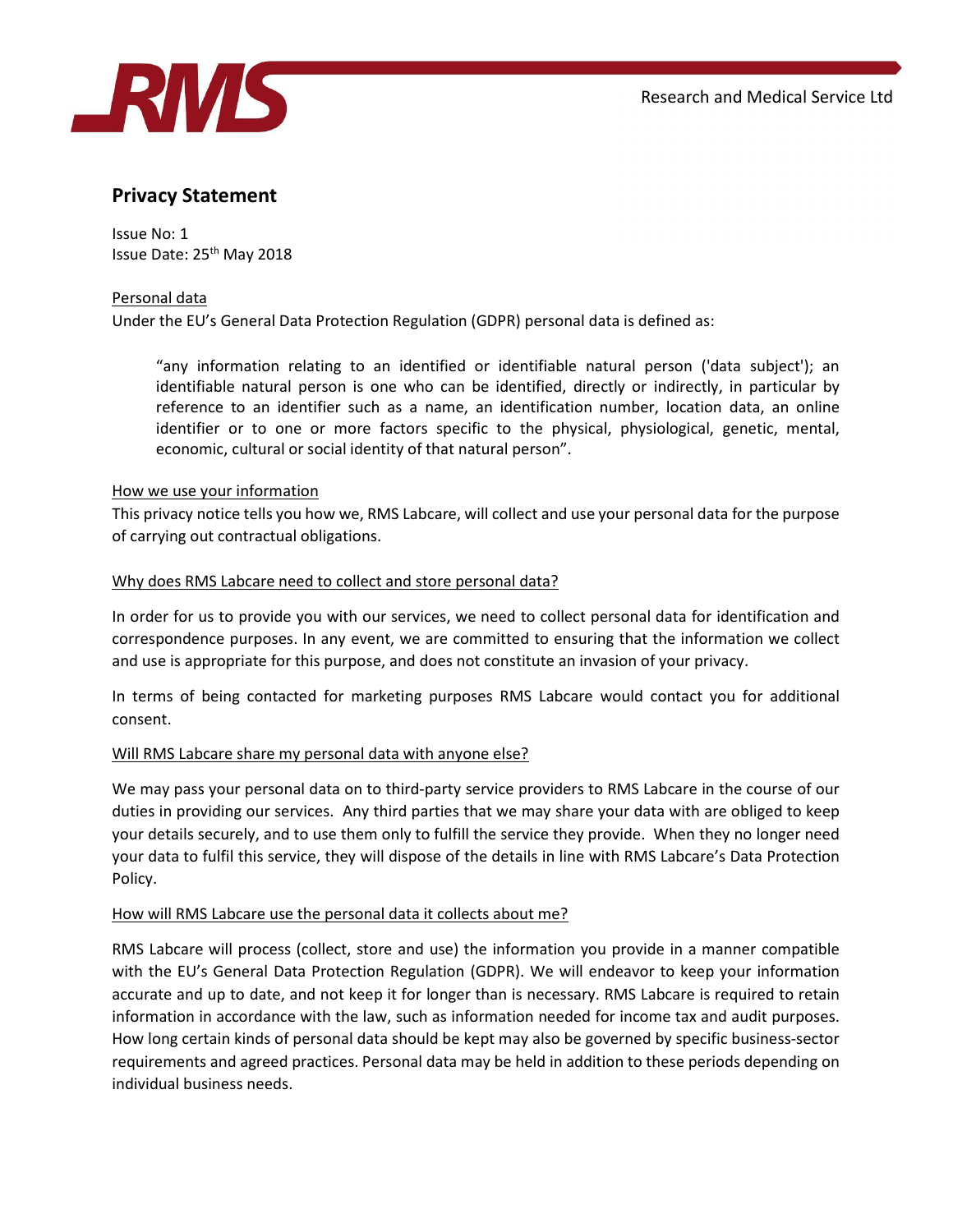## Under what circumstances will RMS Labcare contact me?

Our aim is not to be intrusive, and we undertake not to ask irrelevant or unnecessary questions. Moreover, the information you provide will be subject to rigorous measures and procedures to minimise the risk of unauthorised access or disclosure.

# Can I find out the personal data that the organisation holds about me?

RMS Labcare at your request, can confirm what information we hold about you and how it is processed. If RMS Labcare does hold personal data about you, you can request the following information:

- Identity and the contact details of the person or organisation that has determined how and why to process your data. In some cases, this will be a representative in the EU.
- Contact details of the person responsible for data security.
- The purpose of the processing as well as the legal basis for processing.
- If the processing is based on the legitimate interests of RMS Labcare or a third party, information about those interests.
- The categories of personal data collected, stored and processed.
- Recipient(s) or categories of recipients that the data is/will be disclosed to.
- If we intend to transfer the personal data to a third country or international organisation, information about how we ensure this is done securely. The EU has approved sending personal data to some countries because they meet a minimum standard of data protection. In other cases, we will ensure there are specific measures in place to secure your information.
- How long the data will be stored.
- Details of your rights to correct, erase, restrict or object to such processing.
- Information about your right to withdraw consent at any time.
- How to lodge a complaint with the supervisory authority.
- Whether the provision of personal data is a statutory or contractual requirement, or a requirement necessary to enter into a contract, as well as whether you are obliged to provide the personal data and the possible consequences of failing to provide such data.
- The source of personal data if it wasn't collected directly from you.
- Any details and information of automated decision making, such as profiling, and any meaningful information about the logic involved, as well as the significance and expected consequences of such processing.

## What forms of ID will I need to provide in order to access this?

RMS Labcare accepts the following forms of ID when information on your personal data is requested: Passport, driving license, birth certificate, utility bill (from the last three months).

## Responsibilities

The Data Security representative is responsible for ensuring that this notice is made available to data subjects prior to RMS Labcare collecting/processing their personal data. All Staff of RMS Labcare who interact with data subjects are responsible for ensuring that this notice is drawn to the data subject's attention and their consent to the processing of their data is secured.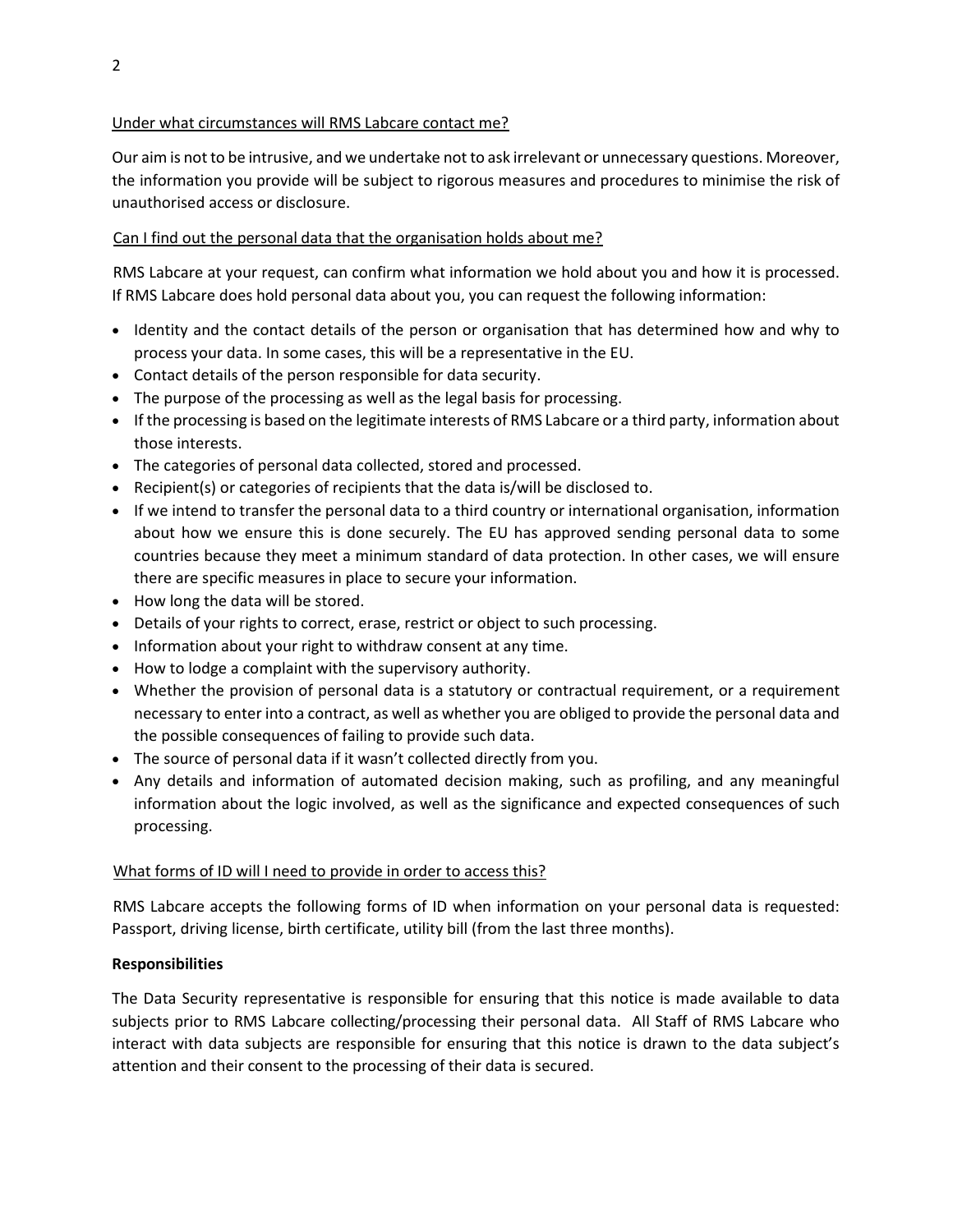## The Controllers

RMS Labcare Director Paul Coogan is responsible for the Data Protection of the organisation. He can be contacted on paul.coogan@rmslabcare.co.uk.

| The personal data we would like to collect and process on you is: |  |
|-------------------------------------------------------------------|--|
|-------------------------------------------------------------------|--|

| Personal data type:              | Source:      |
|----------------------------------|--------------|
| <b>Full Name</b>                 | Data Subject |
| Work address                     | Data Subject |
| Email address                    | Data Subject |
| <b>Telephone Contact Numbers</b> | Data Subject |
| Employee bank account details    | Data Subject |
| Business bank account details    | Data Subject |

The personal data we collect will be used for the purposes of contractual obligations.

## **Disclosure**

RMS Labcare may pass on your personal data to third parties eg banks for the purposes of contractual obligations.

## Retention period

RMS Labcare will process personal data for the duration of the contract and will store the personal data for a period of 8 years only.

## Your rights as a data subject

At any point while we are in possession of or processing your personal data, you, the data subject, have the following rights:

- $\bullet$  Right of access you have the right to request a copy of the information that we hold about you.
- Right of rectification you have a right to correct data that we hold about you that is inaccurate or incomplete.
- Right to be forgotten in certain circumstances you can ask for the data we hold about you to be erased from our records.
- Right to restriction of processing where certain conditions apply to have a right to restrict the processing.
- Right of portability you have the right to have the data we hold about you transferred to another organisation.
- Right to object you have the right to object to certain types of processing such as direct marketing.
- Right to object to automated processing, including profiling  $-$  you also have the right to be subject to the legal effects of automated processing or profiling.
- Right to judicial review: in the event that RMS Labcare refuses your request under rights of access, we will provide you with a reason as to why. You have the right to complain as outlined in clause 3.6 below.

All of the above requests will be forwarded on should there be a third party involved in the processing of your personal data.